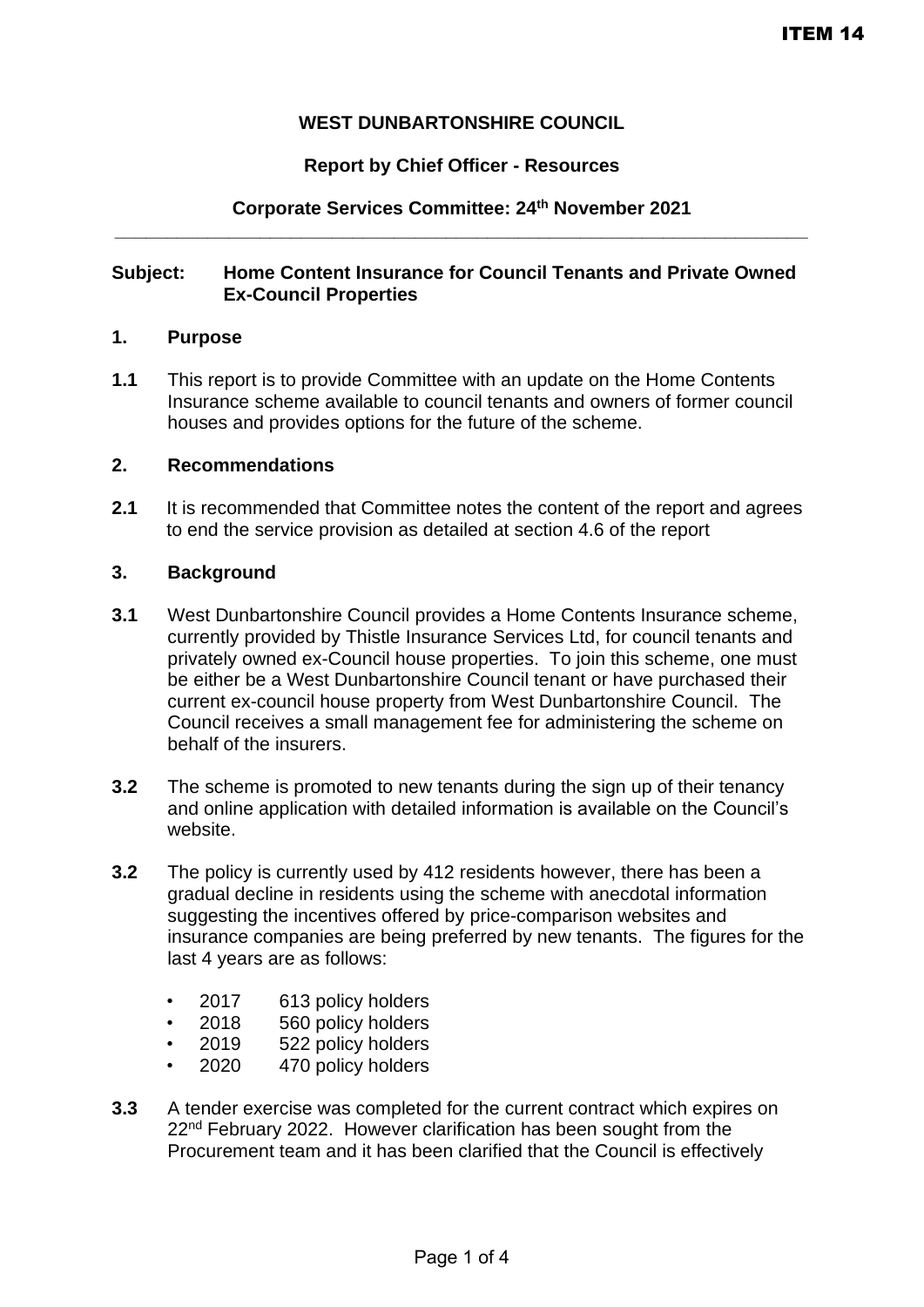tendering for the value of management fee received for administering the scheme, rather than the value of premium arising from the provision of the insurance. As a result of this the contract value is below £50,000 and therefore any future awards can be made via the Council's quick quote tendering processes.

## **4. Main Issues**

- **4.1** This policy was last procured in 2017 on the basis that the Council would administer and receive commission as noted above. However, given the small numbers of tenants and home owners that use the scheme, the commission received does not merit continuing with this approach as the cost of administering now outweighs the income received. The average commission received annually is approximately £4,400 and the costs of administering the scheme is approximately £4,800.
- **4.2** Officers within the Resources service currently administer the policy and in the process undertake some of the following tasks:
	- Deal with queries from potential applicants;
	- Issue application forms which are generally posted and in few cases emailed;
	- Input details of completed forms into our Integrated Housing Management System, create a new account and issue a swipe card (if that is the option the customer choose for payment);
	- Send customer the policy document, schedule and booklet;
	- Pursue any arrears follow-up to customers who have not paid their premium;
	- Respond to enquiries from scheme members;
	- Administer and account closures;
	- Make any changes to cover requested by scheme members; and
	- Deal with issues following claims if customer is not happy with the outcome.
- **4.3** An options appraisal has been completed which identified the following 3 options for Members to consider:
	- Option 1 tender policy on current terms i.e. officers continue to administer the scheme;
	- Option 2 tender the policy with new terms by which the insurer administers the scheme; or
	- Option 3 don't retender and advise scheme members that they should arrange for their own cover directly with insurers of their own choice.
- **4.4** In terms of the options noted above there are a few issues to consider:
	- The current arrangement no longer provides the Council with a net income for administering the scheme;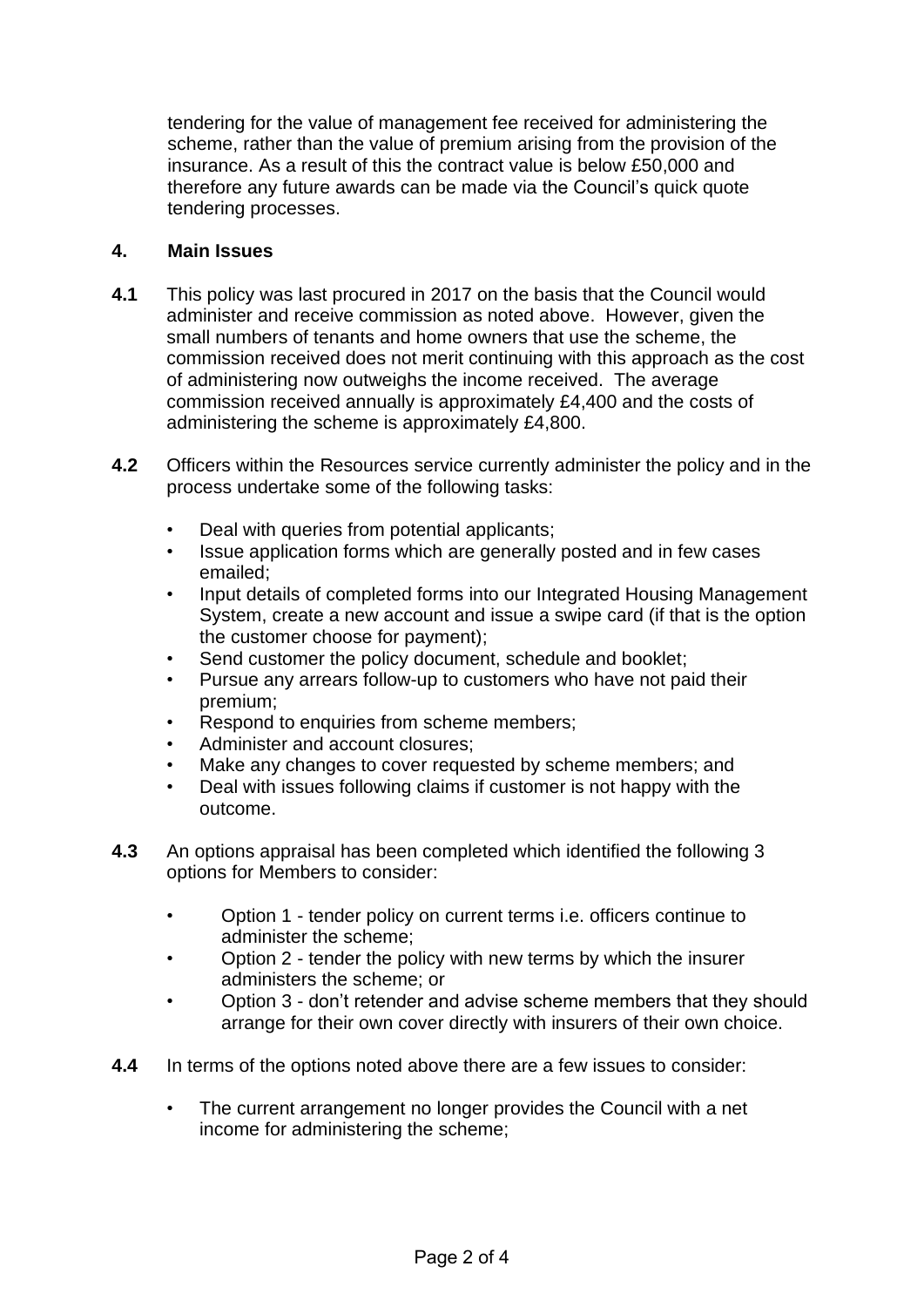- The internal administration costs for any new tender is likely to outweigh the income received by the insurer based on market research undertaken by the service; and
- There is no guarantee, due to the small scale of the scheme that a tender exercise will be successful in attracting bids.
- **4.5** In January 2021, a market research questionnaire was issued to by the Council's Procurement service to insurance providers and received responses from three potential suppliers. The responses suggested the commission terms for continuing scheme as is, would remain the same as at present. Clearly a fully managed service would generate no commission. The only costs to the Council for a fully managed service would be incurred with the requirement to complete a quick quote to renew the contract, so very low level.
- **4.6** Given the above, officers would recommend option 3 as the preferred option as it would be the most cost effective for the Council. Officers would advise current scheme members that the provision is ending, provide support and assistance to those that require this, in terms of sign posting to other insurance options. Also, the current provider may choose to contact the current members and offer insurance direct and this would be discussed with the provider, should option 3 be approved.

# **5. People Implications**

**5.1** As advised, currently the scheme is administered by Council officers, two of the options (options 2 and 3) would reduce the demand for administrative services within the Council and may have an impact on staffing. In such a circumstance it is anticipated that such a reduction, albeit small, can be accommodated through future natural staff turnover.

# **6. Financial & Procurement Implications**

- **6.1** The cost of the insurance is passed to the scheme member. As noted above, at present, the Council is responsible for the administration of the scheme.
- **6.2** Options 2 and 3 remove the income stream from the Council, and as noted at 5.1 above this would result in a reduction in administrative hours required by the Council, offsetting the lost income – and would result in a very small net saving.

# **7. Risk Analysis**

**7.1** In the event that Members prefer option 1 there is a risk that there is no market interest. If this was the case then the service provision would need to be discontinued. This would pass on the responsibility for arranging content insurance to the tenants and home owners.

# **8. Equalities Impact Assessment (EIA)**